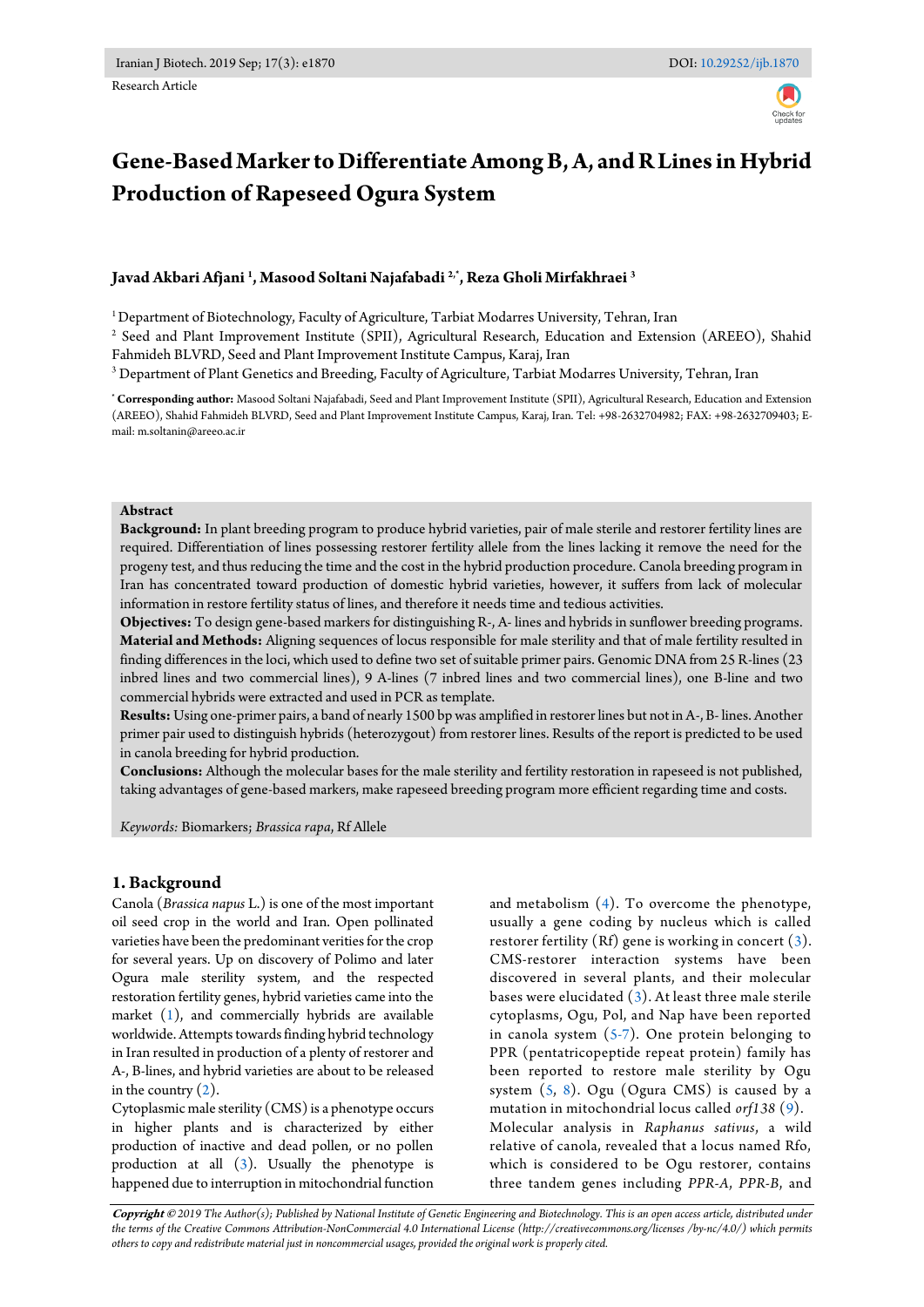*PPR-C* [\(5,](#page-3-4) [10\)](#page-3-7). Transformation of male sterile rapeseed with the genes showed complete restoration of fertility only accomplished with *PPR-B* [\(8\)](#page-3-5). Thus for, in the Ogura system, *PPR-B* is to be considered as *Rf* gene.

Hybrid production in commercial level is owed by discovery of cytoplasmic male sterility and the relevant restorer fertility system [\(11\)](#page-3-8). Through breeding programs, many inbred lines are yearly produced which their cytoplasmic statues and presence of restorer fertility is not clear. To elucidate the fertility statue, a test cross and then progeny test is required, which is time consuming and costly. Thus, seeking a cost effective and fast approach is of interest to improve breeding programs. Molecular markers are effective tools which can reduce duration of breeding programs. PCR-based markers have been used frequently in tagging genes and marker assisted selections (MAS) for plants and human [\(12-14\)](#page-3-9). Among the methods used for monitoring genes among genetic materials, gene-based markers are the most accurate and informative ones [\(15,](#page-4-0) [16\)](#page-4-1).

# **2. Objectives**

In this report, we designed gene-based markers to differentiate among R-, A- lines and hybrids to be used in marker assisted selection.

# **3. Materials and Methods**

#### *3.1. Plant Materials*

Plant materials (seeds of *Brassica napus* L.) have been provided by Oil Seed Crop Dep., Seed and Plant Improvement institute (SPII), and were composed of 23 restorer lines, denoted as Rf1 to Rf23, and seven Aline, A-1-1-1, A-1-2, A-3-2, A-5-1, A-7-1, A-8-1, and A-9- 1, and a B-line B-4-1. In addition, three commercial hybrids, Hyb1, Hyb2, and Hyb3, and their restorer parent, R1, R2, and R3 were provided by the abovementioned institute. Male sterile lines, Ms-1, and Ms-2, plus two restorer lines, RF-1, and RF-2, as parents for commercial exotic hybrids were kindly provided by Aras Bazr Company.

### *3.2. Bioinformatics and Primer Designing*

Sequences for *Rf* (accession number: AJ550021) and *rf* (PPR-like B, accession number: FJ455099) were retrieved from NCBI. The similar sequences to the rf sequence, out of many CDS in the locus of *Rf*, were found and called as *PPR-B*. Sequence alignment between *PPR-B* and reverse complement sequences of *PPR-like B* was done using MegAlign v3. Two sets of primer pairs were manually designated, one for distinguishing male sterile from male fertile cytoplasm (RF F and RF R), and the other one for distinguishing the hybrids and the restorer lines (H F and H R) (**[Table 1](#page-1-0)**).

#### *3.3. DNA Extraction, PCR and Gel Electrophoresis*

DNA was extracted from the young leaves of the plants using CTAB method [\(17\)](#page-4-2). Integrity of the extracted DNA was checked by running a sample of the extracted DNA on 1% agarose gel electrophoresis. The PCR program was 94 °C for the initial 5 min to denature the genomic DNA followed by 35 cycles of 94 °C for 30 s, T °C for 30 s (T value was dependent to the primer Tm, usually the T is set to be 5 degrees lower than the primer Tm) and 72 °C for 45 s with final extension 7 min in 72  $^{\circ}C$ .

The PCR was accomplished in a volume of 15  $\mu$ l with the following composition:  $2 \mu$  of the  $20 \text{ ng.} \mu$ <sup>1</sup> DNA sample, 1  $\mu$ l of 25 mM MgCl<sub>2</sub>, 1  $\mu$ l of 5 mM dNTPs, 10 pmol of each primer and 1.5 units of *Taq* DNA polymerase (Cinaclone, Iran). The PCR products were loaded either on 1% agarose gel electrophoresis, or 6% poly acrylamide gel electrophoresis. In both cases, the PCR products were visualized by treating the gel with 1XSafeStainTM dye for 15 min.

<span id="page-1-0"></span>**Table 1.** Characterization of primers designed for detecting presence of *Rf* vs *rf* alleles (HF and HR) and also for distinguish among the hybrids and the restorer lines (RFF and RF rf R).

| Primer name | Sequence $(5'$ to $3')$    | Amplicon size (bp)                              |
|-------------|----------------------------|-------------------------------------------------|
| HF          | TTGGCTAGGGTTTGTGGATTC      | 1680                                            |
| <b>HR</b>   | AGTGGTGAAGGTTACGACATT*     |                                                 |
| <b>RFF</b>  | TTCATCAAATGTTTGAAACGACATG  | 565 and 544 (for Hybrids) and 544 (for R lines) |
| $RF$ rf $R$ | AGTTCCTCTTTACTCCATAAACCAG* | 565 and 544 (for Hybrids) and 544 (for R lines) |

\*: Primer sequences are shown as reverse complement of those indicated in **[Fig. 1](#page-2-0)**.

#### **4. Results**

Sequences for *RF* and *rf* was retrieved from NCBI under accession number of AJ550021 and FJ455099, respectively. The *rf* sequence had been deposited in NCBI as a part of a gene, and *Rf*was presented as a locus with several CDS. Thus, the CDS's were aligned with the reverse complement sequence of *rf* and only the matched sequences was presented here (**[Fig. 1](#page-2-0)**). Results of e alignment between *Rf* and *rf*sequences indicated that in a region of approximately <span id="page-1-1"></span>2000 bp in length, only 21 bp deletions is presented in *rf*(**[Fig.](#page-2-0)  [1](#page-2-0)**).A primer pair were designed with forward one landed in a 12 bp deletion as 3' end (**[Table 1](#page-1-0)**). The forward primer was located in a position able to bind both the *Rf* and the *rf* sequence. As a result, a band of about 1.5 kb was amplified in all the restorer lines (RF) but not in the A- and the B -lines (**[Fig. 2a](#page-1-1)** and **[b](#page-1-1)**).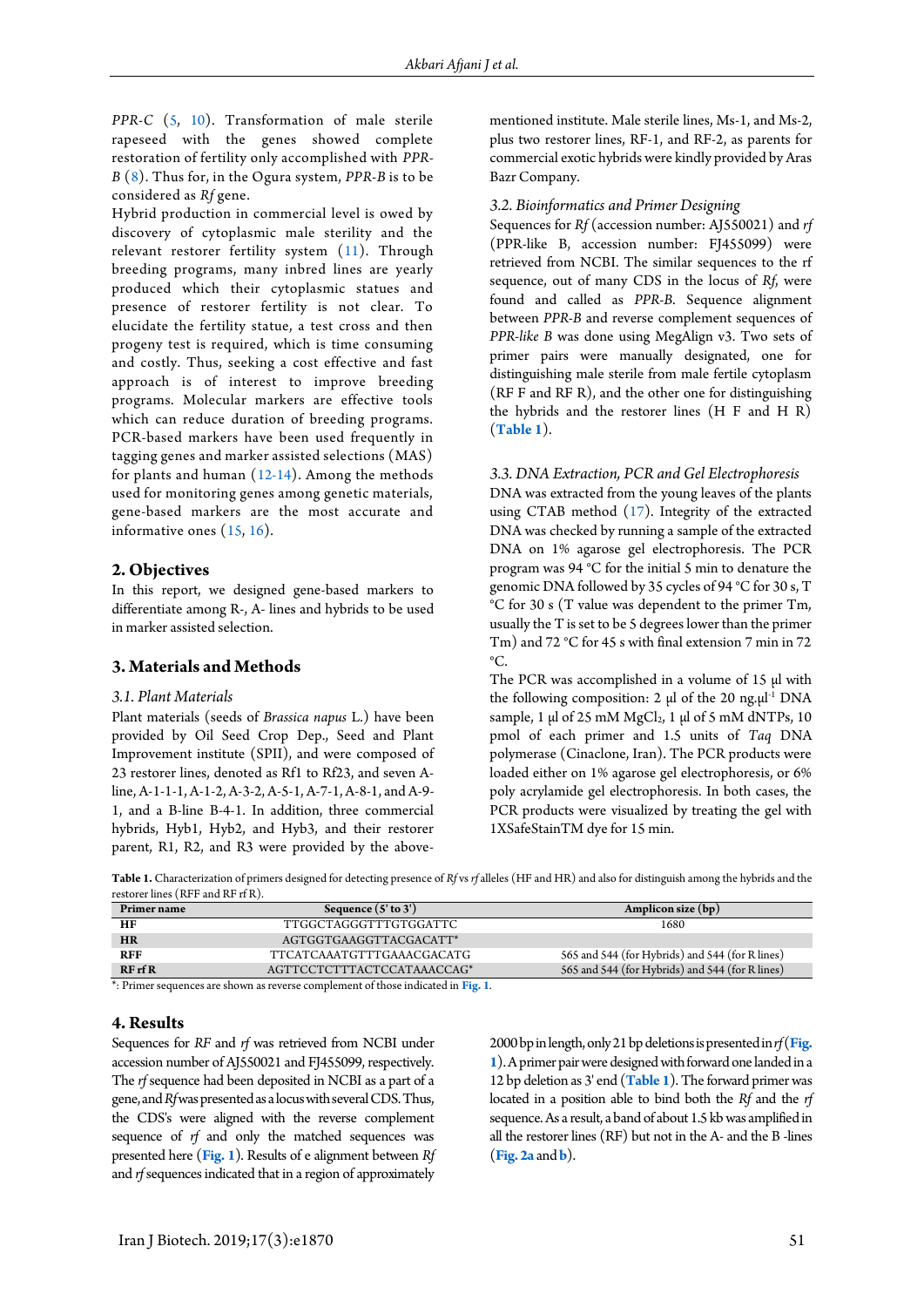<span id="page-2-0"></span>

| H F primer                                                                                                                                                                                                                                           |                       |              |
|------------------------------------------------------------------------------------------------------------------------------------------------------------------------------------------------------------------------------------------------------|-----------------------|--------------|
| ATGTTGGCTAGGGTTTGTGGATTCAAGTGTTCTTCTTCTCCT<br>GCTGAGTCTGCGGCTAGATTGTTCTGTACGAGATCGATTCGTGATACTCTGGCCAAGE<br>TCTGTGCCTGCGGCTAGATTGTTCTGTACGAGATCGATTCGTCATACTCTGGCCAAGA<br>$PPR-B$<br>---GACTCTTCCTCT<br>ATGTTGGCTAGGGTTTGGAGATTC<br>$PPR - B - L$    |                       | 100<br>94    |
| $PPR-B$<br>$PPR-B-L$                                                                                                                                                                                                                                 |                       | 191          |
| CNGTGACATGCTTCGATCTCGTCCTTHACCTTCTGTTCATTTCTGTAAATTGATGGGTGTGGTGGTGAGAATGGAAGGCCGGATCTTGTGATTTCT<br>CGGTTACATGGTACGATCTCGTCGCCHCCCTTGFGTGATTCATTTCTGTAAATTGCTGGGAGTTGTGGTGAGGATGGAAAGGCCCGATGFCGTGATTTCT<br>$PPR - B$<br>$PPR-B-L$                   |                       | 300<br>291   |
| TCTATCMGAAGAIGGAAAGGAAACAGAIICGAIGITGIGAIAIATAGAGCIICACCAIICIGAIAAAAIGIIITCIGCAGCIGCICIAAGCIGCCCIIIGCIT 400<br>$PPR - B$<br>GGAAGATGGAAATGCGGCGGATTGCGTGTAATATCTACAGCTTCACCATTCTGATAAAGTGTTTCTGCAGCTGCTCTAAGCTGCCCTTTGCTC<br>CTCCATA<br>$PPR-B-L$    |                       | 391          |
| STRGITACCITCANCACCCIGCICCA <mark>CGGATICIC</mark> GIGGAAGAAAGGGIIICIGA 500<br>STCGITACCITCACCACCCIGCICCAFGGTITATGTGGAAGACAGGGIIICIGA 491<br>$PPR-B$<br>TGTCTACKITTGGTAAGATEG<br>TGTCTACHITTGGTAAGATCACC<br>$PPR \sim B - L$                          |                       |              |
| TICARTITICHICARARCTICAAACGACATGTAGGCC<br>CTTCACCACTTCATCAACGGTCTTTGCCGCGAGGGTAGANTT<br>$PPR-B$<br>CAATO COMANGETT CACCACTET CATGAACGGTCTTTGCCGCGAGGGTCGAGTT<br>AAACC<br>$PPR-B-L$<br>AGCCTTGCATTTTTTTCATCAAATTTGT                                    |                       | 600<br>579   |
| GTCGAAGCGGTAGCTCTGCTTGATCGGATGATGGAAGATGGTCTCCAGCCTACCCAGATTACTTATGGAACAATCGTAGATGGGATGTGTAAGAAGGGAG<br>$PPR - B$<br>GTCGAAGCTGTAGCTCTGCTTGATCGGATGGAAGATGGTCTCCCAGCCTAACCAGATTACTTATGGAACAATCGTTGATGGGATGTGTAAGATGGGAG<br>$PPR - B - L$             |                       | 700<br>679   |
| AFACTGTGTGTGCACTGAATCTGCTGAGGAAGATGGAGGAGGTGAGCCACATCATACCCAATGTTGTAATCTATAGTGCAATCATTGATAGCCTTTGTAA<br>$PPR - R$<br>ACACTGTGTCTGCAFTGAATCTGCTGAGGAAGATGGAGGAGGTGAGCCCCATCAAACCCAATGTTGTAATCTATAGTGCCATTGATGGCCTTTGGAA<br>$PPR - B - L$              |                       | 800<br>779   |
| $PPR - B$<br>AGACGGACGTCAAAGCGATGCTCAAAATCTTTTCAGTGAAATGCAAGAGAAAGGAATCTCTCCCAATTTGTTTACCTACAACTGTATGATCAACGGTTTT<br>$PPR-B-L$                                                                                                                       |                       | 900<br>879   |
| TGTAGCTCTGGTAGATGGAGCGAGGGAGCAGCAGTTGTTGCAAGAAATGTTAGAAAGGAAGATCAGCCCTGATGTTGTAACTTATAATGCTTTGATCAATG<br>$PPR-B$<br>TGTAGCTCTGGTAGATGGAGCGAAGCCCGAGCGGTTGTTGCGAGAAATGTTTGAAAGGAAGATGAGCCCTGATGTTGTAACTTTCAGTGTATTGATCAATG<br>$PPR - B - L$           |                       | 1000<br>979  |
| CATTRGTCAAGGAAGGCAAGTTCTTTGAGGCTGAAGAATTATACGATGAGATGCTTCCAAGGGGTATAATCCCTAATACAATCACATATAGTTCAATGAT<br>$PPR - B$<br>CATTMGTCAAGGAAGGCAAGTTCTTTGAGGCTGAAGAATTATACXATGAGATGCTTCCAAGGGGTATAATCCCTAATACAATCACATATATTTCAATGAT<br>$PPR - R - L$           |                       | 1100<br>1079 |
| $PPR-B$<br>CCAAACAGAATCGTCTTGATGCTGCFGAGCACATGTTTTATTTGATGGCTACCAAGGGCTGCTCTCCCAACGTAATCACTTTCAATACT<br><b>BGATGGATTTT</b><br>CGATGGCTTTTGCAAACAGAATCGTCTTGATGCTGCGGAACQCATGTTTTATTTGATGGCTACCAAGGGCTGCTCTCCGGACGTAATCACTTTCAGTATC<br>$PPR-B-L$      |                       | 1200<br>1179 |
| COATOGATITIGCAAACAGAATCGTCITGATGCTGCTGAUCACATGTITTATTTGATGGCTACCAAGGGCTGCTCTCCCGAACGTAATCACITTCAATACT 1200<br>$PPB - B$<br>CGATGGCTTTTECAAACAGAATCGTCTTGATGCTGCGGAACGCATGTTTTATTTGATGGCTACCAAGGGCTGCTCTCCGGACGTAATCACTTTCAGTATC<br>$PPR-B-L$         |                       |              |
| CTCATAGACGGATATTGTGGGGCTAAGAGGATAGATGGAATGGAACTTCTCCATGAGATGACTGAAACAGGATTAGTTGCTGACACAACTACTTACA 1500<br>$PPR-B$<br>CTCATAGACGGATATTGTGGGGCTAAGAGGGTAGATGATGGAATGAAACTTCTCCATGAGATGTCTAGAAG<br>AGGATTAGTTGCTNACACAATTACTTACA 1279<br>$PPR - B - L$  |                       |              |
| ACACTCTTATTCACGGGTTCTATCTGGTGGGCGATCTTAATGCTGCTCTAGACCTTTTACAAGAGATGATCTCTAGTGGTTTGTGCCCTGATATCGTTAC 1400<br>CCACTCTTATTCACGGGTTCTGTCAGTTGGGCAATCTTAATGCTGCTCTAGACCTTTTACAGGAGATGATTTCTAGTGGTGTGTGCCCTAATGTCGTCAC 1379<br>$PPR - R$<br>$PPR - B - L$ |                       |              |
| TTGTGACACTTTGCTGGAFGGTCTCTGCGATAATGGGAAACTAAAAGATGCATTGGAAATGTTTTAAGGTTATGCAGAAGAGTAAGAAGGATCTTGATGCT 4500<br>$PPR - B$<br>TTGTAACACTTTGCTGGAGGGTCTCTGCAATAATGGGAAACTAAAAGATGCATTGGAAATGTTTAAGGTTATGCAGAAGAGTAAGAFGGATCTTGATGCT<br>$PPR - R - L$     |                       | 1479         |
| AGTCACCCCTTCAATGGTGTGGAACCTGATGTTCAAACTTACAATATATTGATCAGCGGCTTGATCAATGAAGGGAAGTTTTTAGAGGCCGAGGAATTAT<br>$PPR - B$<br>AGTCACCCCTTCAATGATGTGGAACCTGATGTTCAAACTTACAATATATTGATCTGCGGCTTGATCAATGAAGGGAAGTTTTCAGAGGCCGAGGAATTAT<br>$PPR-B-L$               |                       | 1600<br>1579 |
| ACGAGGAGATGCCCCACAGMGGTATAGTCCCAGATACTATCACCTATAMCCTCAMTGATCGATGGATTATGCAAGCAGAGCCGCCTAGATGAGGCTACACA 1700<br>$PPR - B$<br>ACGAGGAGATGCCCCACAGAGGTHTAGTCCCHGATACTATCACCTATAACTCAGTGATCGATGGATTATGCAAGCAGAGCCCCCTAGATGAGGCTACACA<br>$PPR - B - L$     |                       | 1679         |
| AATGTTTGATTCGATGGGTAGCAAGAGCTTCTCTCCAAACGTAGTGACCTTTACTACACTCATTAATGGCTACTGTAAGGCAGGAAGGGTTGATGATGGGGLAGOO<br>$PPR - B$<br>AATGTTTGATTCAATGGGTAGTAAAGGCTTCTCTCCCGGACGTAGTGACCTTTACTACCCCTCATTAATGGCTACTGTAAGGEAGGGAAGGGTTGGTGATGGG<br>$PPR-B-L$      |                       | 1779         |
| <b>STITTCIGCGAGATGGGTCGAAGAGGGATAGTIGCTAAGGCAATTACTTACATGAC</b><br>$PPR-B$<br>CTGGAG<br><b>BITGATIFGIGG</b><br><b>THEFT</b><br>$PPR-B-L$                                                                                                             | GTMAAGTGGGTAATATTAATG | 1900<br>1879 |
| GEGCTCTRGACATTTTCCAGGAGATGATTTCAAGTGGTGTGTATCCTGATACCATTACEAT<br>$PPB - B$<br><b>BCGCAARATGCTGACTGGT</b><br>GRGCTCTGGACATTTTCCAGGAGATGATTTCAAGTGGTGTGTATCCTGATACCATTACHAT<br>ATGCTGACTGG7<br>$PPR - B - L$<br>B C G C A A                            | ELEC BURGAGGAACT      | 2000<br>1979 |
| <b>AAAAAGGGCAGTGGCAATGCTTEA</b><br>$PPR - R$<br>AAAAAGGGCAGTGCAATGCTTAA-<br>$PPD-R-T$                                                                                                                                                                |                       | 2024<br>2002 |
|                                                                                                                                                                                                                                                      |                       |              |

**Figure 1.** Sequence alignment of *PPR-B* (*Rf*) and *PPR-B-L* (*rf*). Arrows show primer positions. HF and HR are used for determining heterozygous and homozygous lines which can amplify in restore lines a fragment of about 665 bp and in hybrids two bands of the length of 665 and 644 bps. Using RF F and RF rf R primer pairs a fragment of about 1500 bp is amplifies only in lines harboring RF allele.



**Figure 2.** PCR results for differentiating among R- , A, and B lines. Primer pairs RF F and RF, rf R was used to differentiate among Iranian restorer lines (a), A- and B- lines (b) and two sets of commercial male sterile (MS) and restorer lines (RF) (c) . The PCR products were run on 1% agarose gel electrophoresis. RF: restorer fertility lines, A: A- lines, B: B-line, the number for each line is an arbitrary nomenclature, as the lines were derived from Canola Breeding research program in Iran. MS's and RF-1 and RF-2 are parental lines received from a commercial company. M: 1 kb ladder DNA size marker. Position of 1500 bp band is indicated.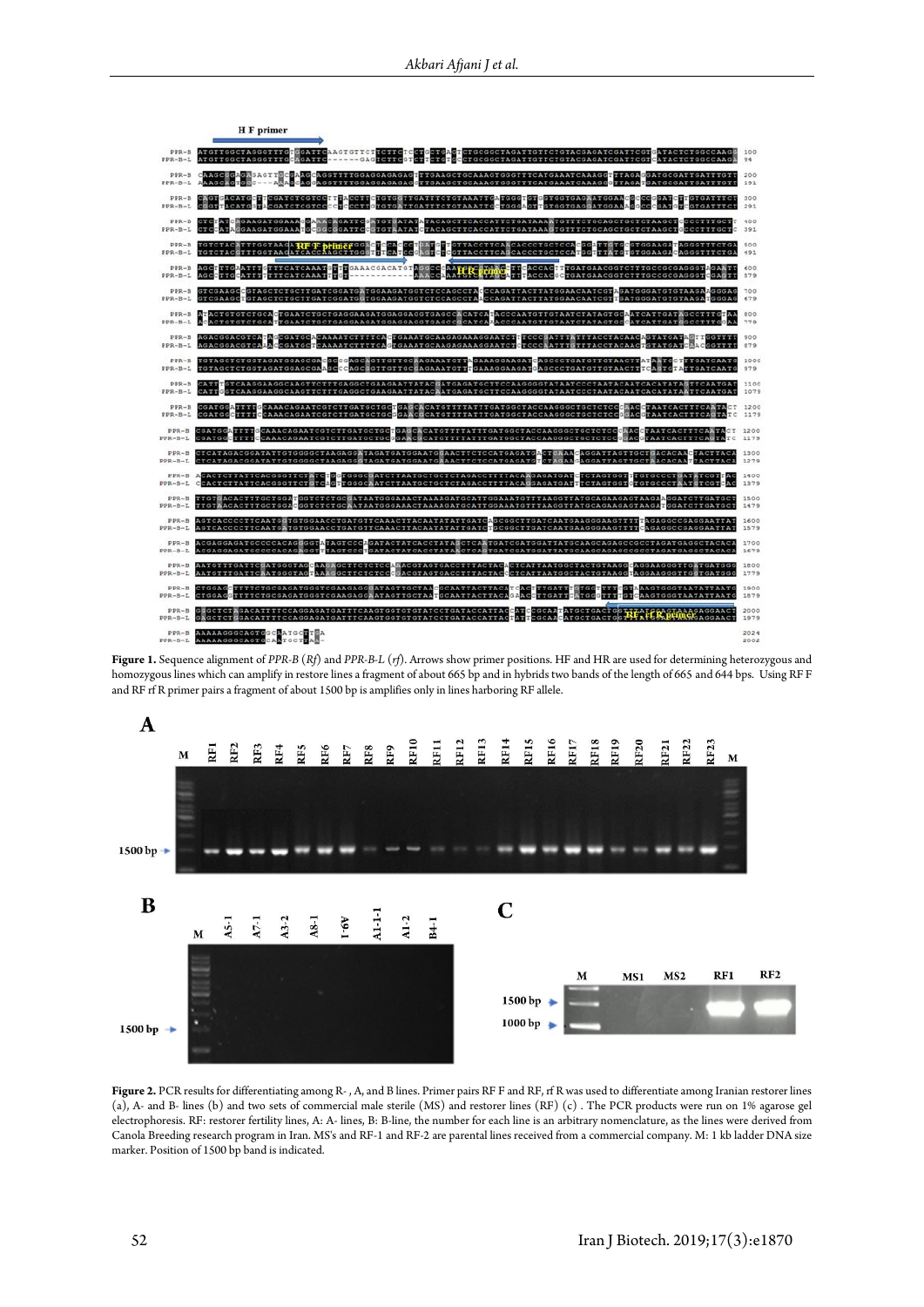The amplification results were loaded on 1% agarose gel. This primer pair was further evaluated in a set of other restorer and A-lines as commercial hybrid parents [\(18\)](#page-4-3) and the same results were observed(**[Fig 2c](#page-1-1)**).



**Figure 3.** Heterozygous (hybrid: Hyb) and homozygous (restorer lines: R) differentiation on the gel. Primer pairs H F and H R were applied to produce size-based polymorphisms (see figure 1). The upper band is expected to be 565 bp, and up on 21 bp deletions in the lower band, an amplicon size of 544 bp was produced. The PCR products were run on 6 % poly acrylamide gel. M is 50 bp DNA ladder.

In order to design molecular tool for differentiation among the hybrid (heterozygous) and the restorer lines (homozygous), a primer pairs were designed to cover all the deletions in the *rf* allele and, thus, size-based polymorphisms were detected as a molecular marker. Difference of 21 bp in the length could be observed, the bigger band for *Rf* and the smaller band for A-lines. As the different was too small, the PCR products were loaded on 6 % poly acrylamide gel containing a 50 bp ladder as molecular size marker (**Fig. 3**).

# **5. Discussion**

Providing low cost facilities and breaking time problem, molecular markers serve as efficient tools in breeding programs, which accelerate selection procedures. They are especially important in selecting traits with recessive inheritance, as without molecular marker tools one more year for selfing or progeny test is required in each generation.

Although investigations in restorer fertility-related loci indicated high level of complexities [\(19\)](#page-4-4), which undertaken several evolutionary events, however, based on published data and transformation analysis, transformation of male sterile canola lines possessing Ogura cytoplasm with the *Rf* resulted in restoration of fertility [\(8\)](#page-3-5). The *rf* sequence was identified and cloned in Ogura male sterile canola line using primers designed based on conserved sequences on PPR sequences in radish [\(8\)](#page-3-5).

While there are lines of evidence indicating complexity in the restorer fertility locus [\(19\)](#page-4-4), we were able to differentiate genetic materials for restorer and A-, and B lines. On the other hand, for patent and security matters it is really not-known to us how the Ogura male sterile and *Rf* gene was transferred to commercial canola lines. Thus, no matter how the system was created in canola, our results indicate its feasibility in determining and differentiating among lines to be served as hybrid parental lines. The results can be directly entered into applied canola breeding programs.

# **Acknowledgement**

The work was done in Oil Seed Crop Research Dep, Seed and Plant Improvement Institute (SPII). Herein, special thanks go to Mr. Sadollah Mansouri, the former head of department for preparing required facilities.

#### **References**

- <span id="page-3-0"></span>1. Burns DR, Forhan MA, Barnes S, Buzza GC, Stoenescu FM, Huskowska T. Cytoplasmic male sterility system production canola hybrids. Google Patents; 2001.
- <span id="page-3-1"></span>2. Oghan H. Canola hybrid production in Iran. Najafabadi M, editor. Karaj2017.
- <span id="page-3-2"></span>3. Chen L, Liu YG. Male sterility and fertility restoration in crops. *Annu Rev Plant Biol*. 2014;**65**:579-606. [doi:](http://dx.doi.org/10.1146/annurev-arplant-050213-040119)  [10.1146/annurev-arplant-050213-040119](http://dx.doi.org/10.1146/annurev-arplant-050213-040119) [24313845](http://ncbi.nlm.nih.gov/pubmed/24313845)
- <span id="page-3-3"></span>4. Touzet P, Meyer EH. Cytoplasmic male sterility and mitochondrial metabolism in plants. *Mitochondrion*. 2014:19 Pt B:166-171. [10.1016/j.mito.2014.04.009](http://dx.doi.org/10.1016/j.mito.2014.04.009) [pmid: 24769053](http://ncbi.nlm.nih.gov/pubmed/24769053)
- <span id="page-3-4"></span>5. Brown GG, Formanova N, Jin H, Wargachuk R, Dendy C, Patil P, et al. The radish Rfo restorer gene of Ogura cytoplasmic male sterility encodes a protein with multiple pentatricopeptide repeats. Plant 2003;**35**(2):262-272. [doi: 10.1046/j.1365-](http://dx.doi.org/10.1046/j.1365-313x.2003.01799.x) [313x.2003.01799.x](http://dx.doi.org/10.1046/j.1365-313x.2003.01799.x) [pmid: 12848830](http://ncbi.nlm.nih.gov/pubmed/12848830)
- 6. Singh M, Brown GG. Suppression of cytoplasmic male sterility by nuclear genes alters expression of a novel mitochondrial gene region. *Plant Cell*. 1991;**3**(12):1349-1362. [doi: 10.1105/tpc.3.12.1349](http://dx.doi.org/10.1105/tpc.3.12.1349) [pmid: 1840901](http://ncbi.nlm.nih.gov/pubmed/1840901)
- 7. Brown GG. Unique aspects of cytoplasmic male sterility and fertility restoration in Brassica napus. *Journal of Heredity*. 1999;**90**(3):351-356. [doi:](http://dx.doi.org/10.1093/jhered/90.3.351)  [10.1093/jhered/90.3.351](http://dx.doi.org/10.1093/jhered/90.3.351)
- <span id="page-3-5"></span>8. Uyttewaal M, Arnal N, Quadrado M, Martin-Canadell A, Vrielynck N, Hiard S, et al. Characterization of Raphanus sativus pentatricopeptide repeat proteins encoded by the fertility restorer locus for Ogura<br>cytoplasmic male sterility. Plant Cell. cytoplasmic male sterility. *Plant Cell.*<br>2008;20(12):3331-3345. doi: 2008;20(12):3331-3345. [10.1105/tpc.107.057208](http://dx.doi.org/10.1105/tpc.107.057208) [pmid: 19098270](http://ncbi.nlm.nih.gov/pubmed/19098270)
- <span id="page-3-6"></span>9. Ogura H. Studies on the new male-sterility in Japanese radish, with special reference to the utilization of this sterility towerds the practical raising of hybrid seeds. Memoirs of the Faculty of Agriculture, Kagoshima University: Kagoshima University; 1968. p. 39-78.
- <span id="page-3-7"></span>10. Desloire S, Gherbi H, Laloui W, Marhadour S, Clouet V, Cattolico L, et al. Identification of the fertility restoration locus, Rfo, in radish, as a member of the pentatricopeptide-repeat protein family. *EMBO Rep*. 2003;**4**(6):588-594. [doi: 10.1038/sj.embor.embor848](http://dx.doi.org/10.1038/sj.embor.embor848) [pmid: 12740605](http://ncbi.nlm.nih.gov/pubmed/12740605)
- <span id="page-3-8"></span>11. Mikami T. [Molecular basis of cytoplasmic male sterility in higher plants]. *Tanpakushitsu Kakusan Koso*. 1992;**37**(7):1130-1136[. pmid: 1603956](http://ncbi.nlm.nih.gov/pubmed/1603956)
- <span id="page-3-9"></span>12. Sjolander A, Hossjer O, Hartman LW, Humphreys K. Fine mapping of disease genes using tagging SNPs. *Ann Hum Genet*. 2007;**71**(Pt 6):815-827. [doi:](http://dx.doi.org/10.1111/j.1469-1809.2007.00379.x)  [10.1111/j.1469-1809.2007.00379.x](http://dx.doi.org/10.1111/j.1469-1809.2007.00379.x) [pmid: 17587339](http://ncbi.nlm.nih.gov/pubmed/17587339)
- 13. Khlestkina EK, Pestsova EG, Salina E, Roder MS, Arbuzova VS, Koval SF, et al. Genetic mapping and tagging of wheat genes using RAPD, STS and SSR